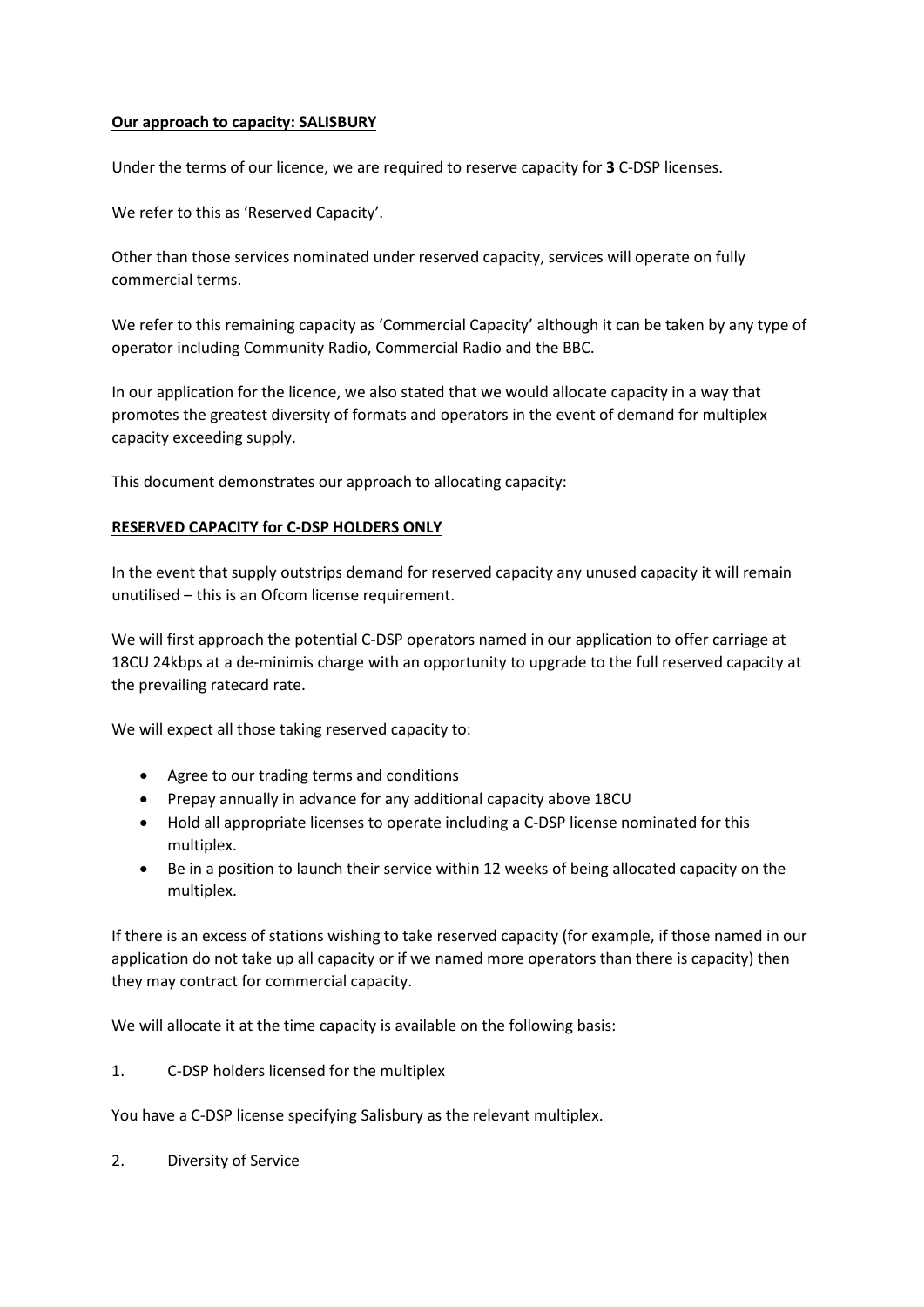We will next prioritise applications from operators which in the opinion of the Board of Directors will enhance the range of services by genre offered by the multiplex at the time.

3. Diversity of provider

We will next prioritise applications from operators which in the opinion of the Board of Directors are independent from any other existing C-DSP using reserved capacity at the time.

4. Date first expression of interest received at Muxcast

We will next prioritise applications from operators based on the date first communication was received by Muxcast using the form available on our website.

5. Drawing of lots

In the event that there remain two or more applications of equal merit then a drawing of lots will take place.

**In order to avoid unutilised capacity, we will expect C-DSP operators to have a licence granted and be in a position to take up capacity within 12 weeks of being allocated capacity by the multiplex.**

## **COMMERCIAL CAPACITY**

In the event that supply outstrips demand, excess commercial capacity might, at the discretion of the Board be offered for short term services or to enhance the bit rate of stations operating on the multiplex on a short term basis or remain unutilised.

We will first approach the operators named in our application to offer them commercial capacity.

We will expect all those taking commercial capacity to:

- Agree to our trading terms and conditions
- Prepay annually in advance for capacity
- Hold all appropriate licenses to operate
- Be in a position to launch their service within 12 weeks of being allocated capacity on the multiplex.

If there is an excess of commercial capacity (for example, if those named in our application do not take up capacity or we have listed fewer services than there is capacity available) then we will allocate it at the time it is available on the following basis:

1. Local commercial services where the multiplex is 'relevant' for analogue rollover.

We will prioritise applications from operators who are able to demonstrate that by taking capacity on our multiplex they will be able to achieve analogue licence rollover as our multiplex is 'relevant'\* to their license. \*This is as defined by Ofcom.

2. Local services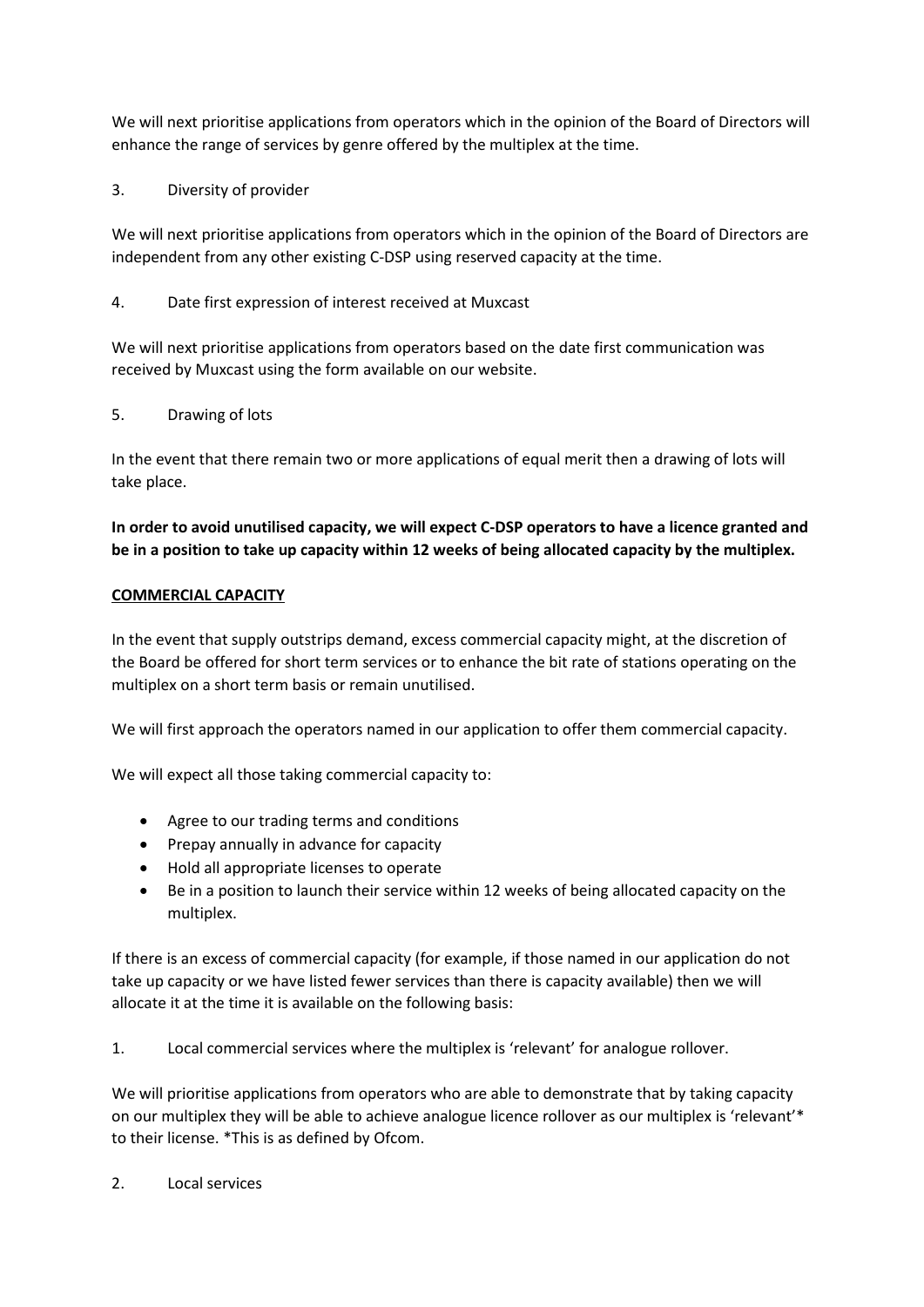We will next prioritise applications from operators who are able to demonstrate to the Board of Muxcast that they are "Local" to the multiplex area. One or more of the following characteristics would be likely to apply: a proposed simulcast of an existing local service whose licensed area is within or very close to the multiplex area; evidence of physical premises or programme production taking place within the multiplex area; proposed programme content dedicated to coverage of the multiplex area.

## 3. Localised services

We will next prioritise applications from operators who are not local to the multiplex area but intend to provide a localised version of a wider format. We would anticipate proposed programme and advertising content dedicated to coverage of the multiplex area.

## 4. Diversity of Service

We will next prioritise applications from operators which in the opinion of the Board of Directors will enhance the range of services by genre offered by the multiplex.

## 5. Diversity of provider

We will next prioritise applications from operators which in the opinion of the Board of Directors are independent from any existing provider on the multiplex.

# 6. Date first expression of interest received at Muxcast

We will next prioritise applications from operators based on the date first communication was received by Muxcast using the form available on our website.

## 7. Drawing of lots

In the event that there remain two or more applications of equal merit then a drawing of lots will take place.